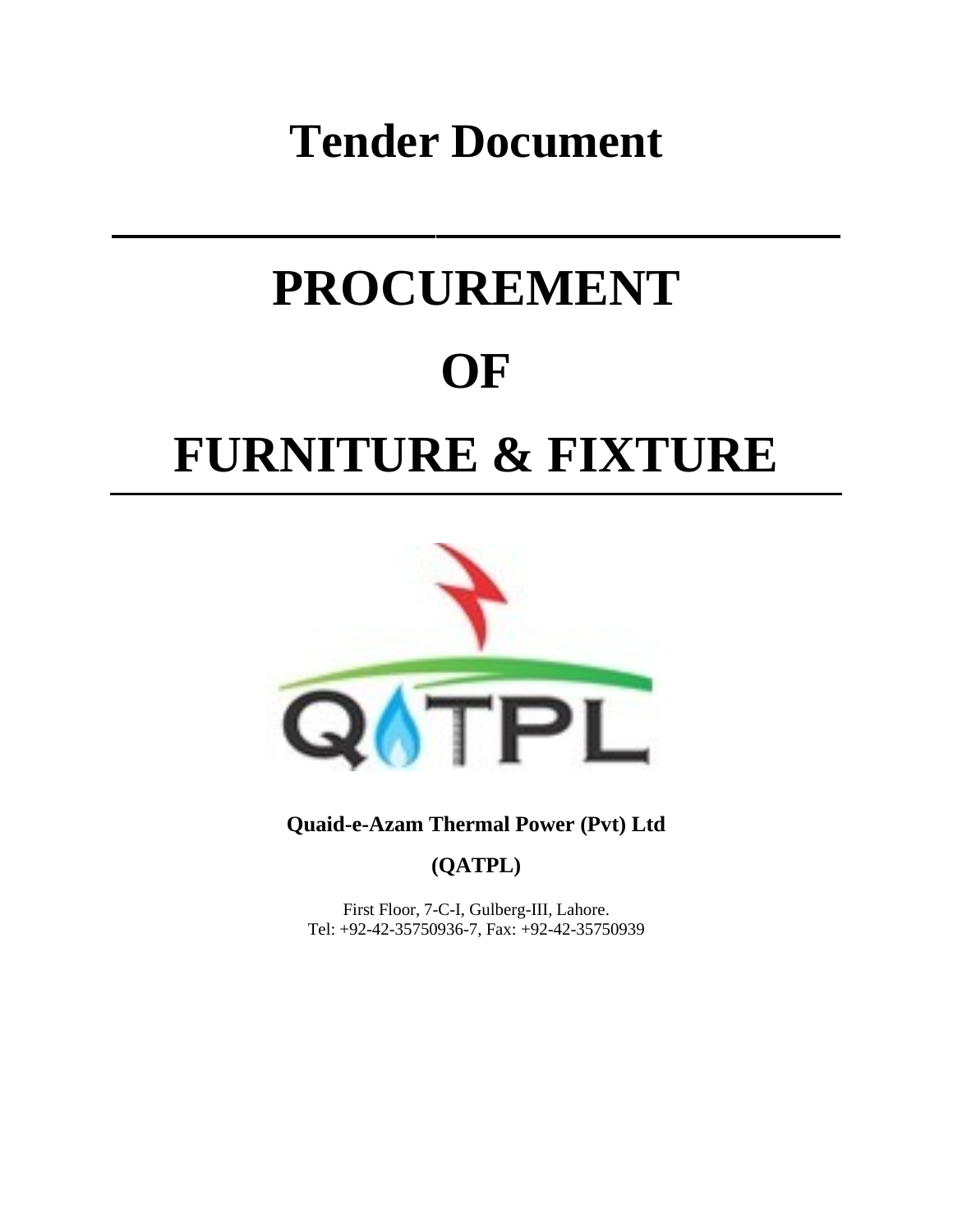First Floor, 7-C-I, Gulberg-III, Lahore.

### **Tender Form**

#### **Note:**

a. Firm/vender must fill in all the details as required in the form.

| b. Use Capital letters. |                                                                                                                                                                                                                                |
|-------------------------|--------------------------------------------------------------------------------------------------------------------------------------------------------------------------------------------------------------------------------|
|                         | Company / Firm Name:                                                                                                                                                                                                           |
|                         |                                                                                                                                                                                                                                |
|                         | Date of Registration: Note that the contract of the contract of the contract of the contract of the contract of the contract of the contract of the contract of the contract of the contract of the contract of the contract o |
|                         |                                                                                                                                                                                                                                |
|                         | Name(s) of Owner(s):                                                                                                                                                                                                           |
|                         |                                                                                                                                                                                                                                |
|                         | NTN: Sales Tax Registration No:                                                                                                                                                                                                |
|                         |                                                                                                                                                                                                                                |
|                         | Business Address: 1988 and 1989 and 1989 and 1989 and 1989 and 1989 and 1989 and 1989 and 1989 and 1989 and 19                                                                                                                 |
|                         |                                                                                                                                                                                                                                |
|                         |                                                                                                                                                                                                                                |
|                         |                                                                                                                                                                                                                                |
|                         | ,我们也不能在这里的时候,我们也不能会在这里,我们也不能会在这里的时候,我们也不能会在这里的时候,我们也不能会在这里的时候,我们也不能会在这里的时候,我们也不能                                                                                                                                               |
|                         |                                                                                                                                                                                                                                |
|                         | $\text{Fax:}\n\begin{array}{ccc}\n\text{Fax:}\n\end{array}$                                                                                                                                                                    |
|                         |                                                                                                                                                                                                                                |
|                         |                                                                                                                                                                                                                                |

Authorized Signature/Stamp Date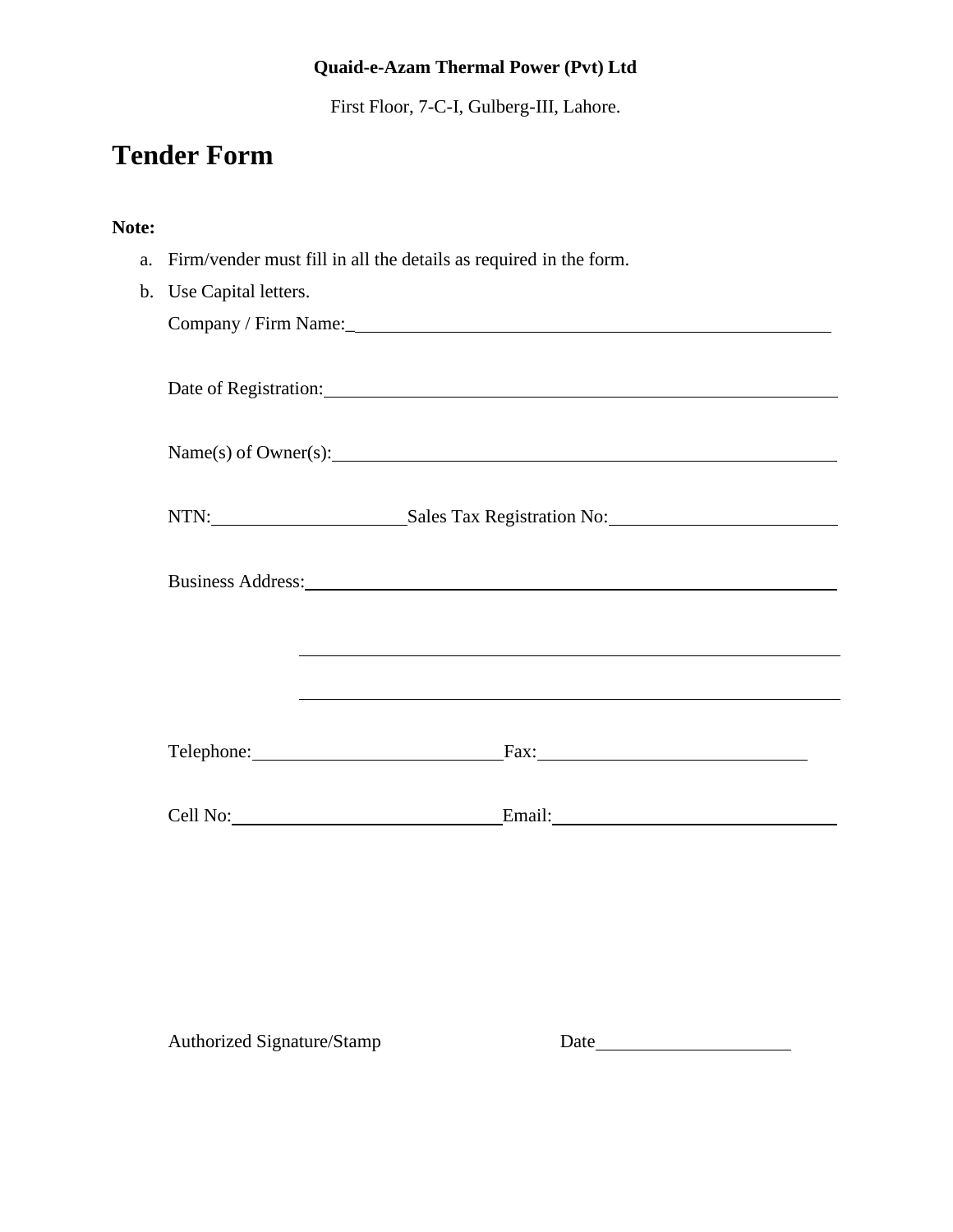First Floor, 7-C-I, Gulberg-III, Lahore.

#### **Attachments:**

Please tick the documents attached with Bid. If any of the Mandatory documents is found missing, then Procurement Committee reserve the right to reject the Bid of that Firm/Supplier.

- Financial bids for the items (Mandatory).
- Copy of Sales Tax Registration Certificate (Mandatory).
- Copy of NTN Certificate (Mandatory).
- CDR/Bank Guarantee 2% of the estimated price mentioned below as Bid Security (Mandatory).
- Description of items (if not provided in Financial Bid).
- Previous detail of supplies of same nature in Govt. Departments. (Completion Certificate and/or Proof of similar nature will be attached) (Mandatory).
- Certificate for being not blacklisted ever (Mandatory).

#### **Finance:**

**Bank Draft Amount:**

**Bank Draft No. & Date:**

Authorized Signature/Stamp Date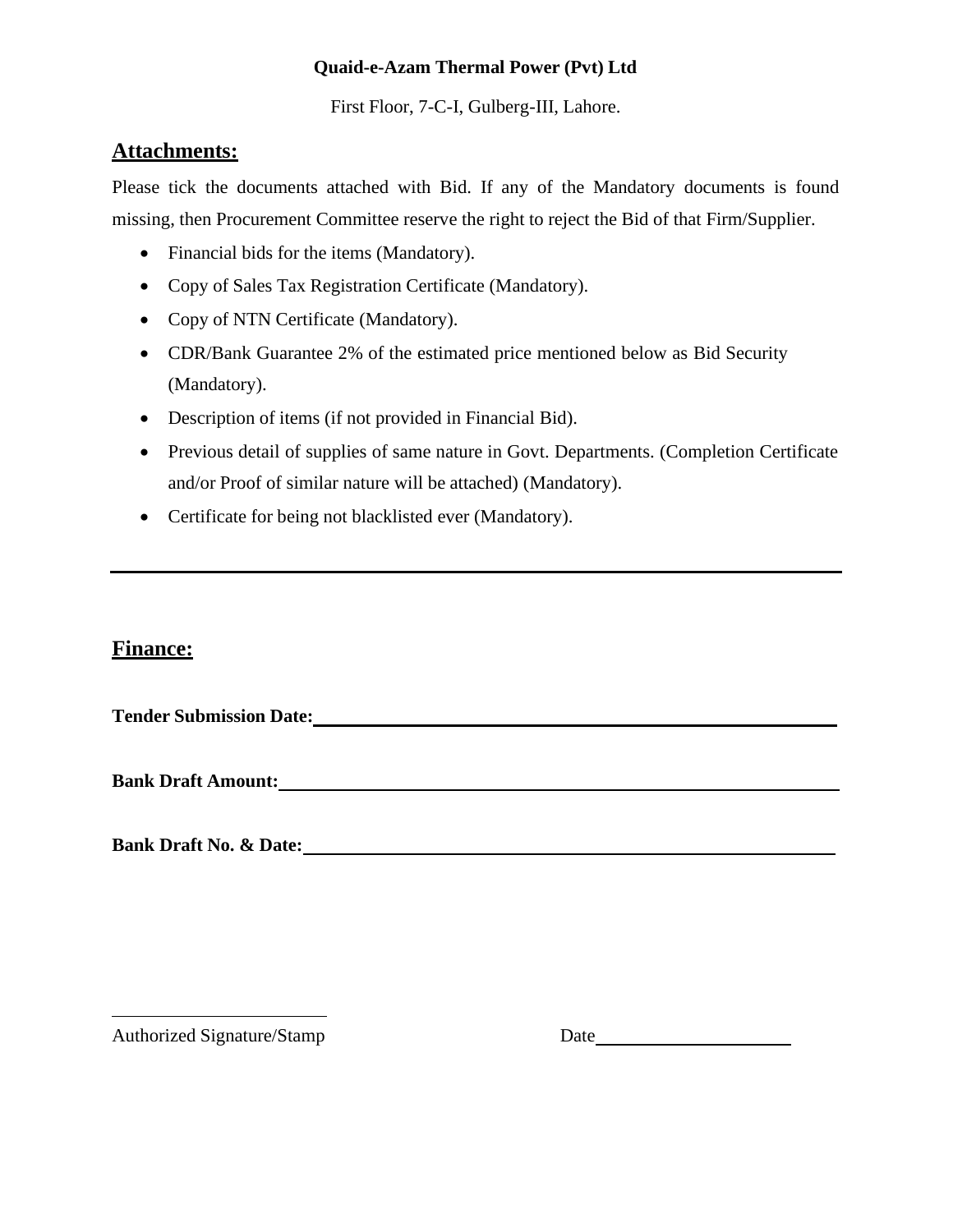First Floor, 7-C-I, Gulberg-III, Lahore.

#### **Terms & Conditions**:

1. Quaid-e-Azam Thermal Power Private Limited, (hereinafter referred to as "the Purchaser") invites / requests Proposals (hereinafter referred to as "the Tenders") for design, supply, installation of furniture including soft partitions (hereinafter referred to as "the Goods") on turnkey basis.

| LOT<br>No. | <b>Description</b>    | Quantity | <b>Estimated Amount</b><br>(Pak Rs.) |
|------------|-----------------------|----------|--------------------------------------|
| 1.         | <b>Teacher Chair</b>  | 5 Pcs    | $22,500/-$                           |
| 2.         | <b>Teacher Table</b>  | 5 Pcs    | $46,000/-$                           |
| 3.         | Rostrum/Dice          | 5Pc      | $37,500/-$                           |
| 4.         | 2-Seater Student Desk | 90 Pcs   | 1,035,000/-                          |
| 5.         | Steel Drawer/Cabinet  | 1 Pcs    | $27,000/-$                           |

2. The execution will be carried out at 1180 MW Combined Cycle Power Plant, near Bhikki, 18 km from Sheikhupura on Sheikhupura-Faisalabad Road.

3. The firm will design, manufacture / assemble, supply, and deploy furniture at the identified office space and also give after sales services for any repair and maintenance support. In case of failure, their earnest money will be forfeited and PO may be given to 2nd lowest bidder subject to the approval of Competent Authority

4. If you have doubt to the meaning of any portion of the tender documents, you may seek clarification of the same from the following Primary & Secondary Contact of Quaid-e-Azam Thermal Power Private Limited.

#### **Primary Contact:**

Muhammad Shah Farid Mittru Manager Administration Email[:mgr.admin@qathermal.com](mailto:mgr.admin@qathermal.com) Quaid-e-Azam Thermal Power Private Limited, First Floor, 7-C-1, Gulberg-III, Lahore.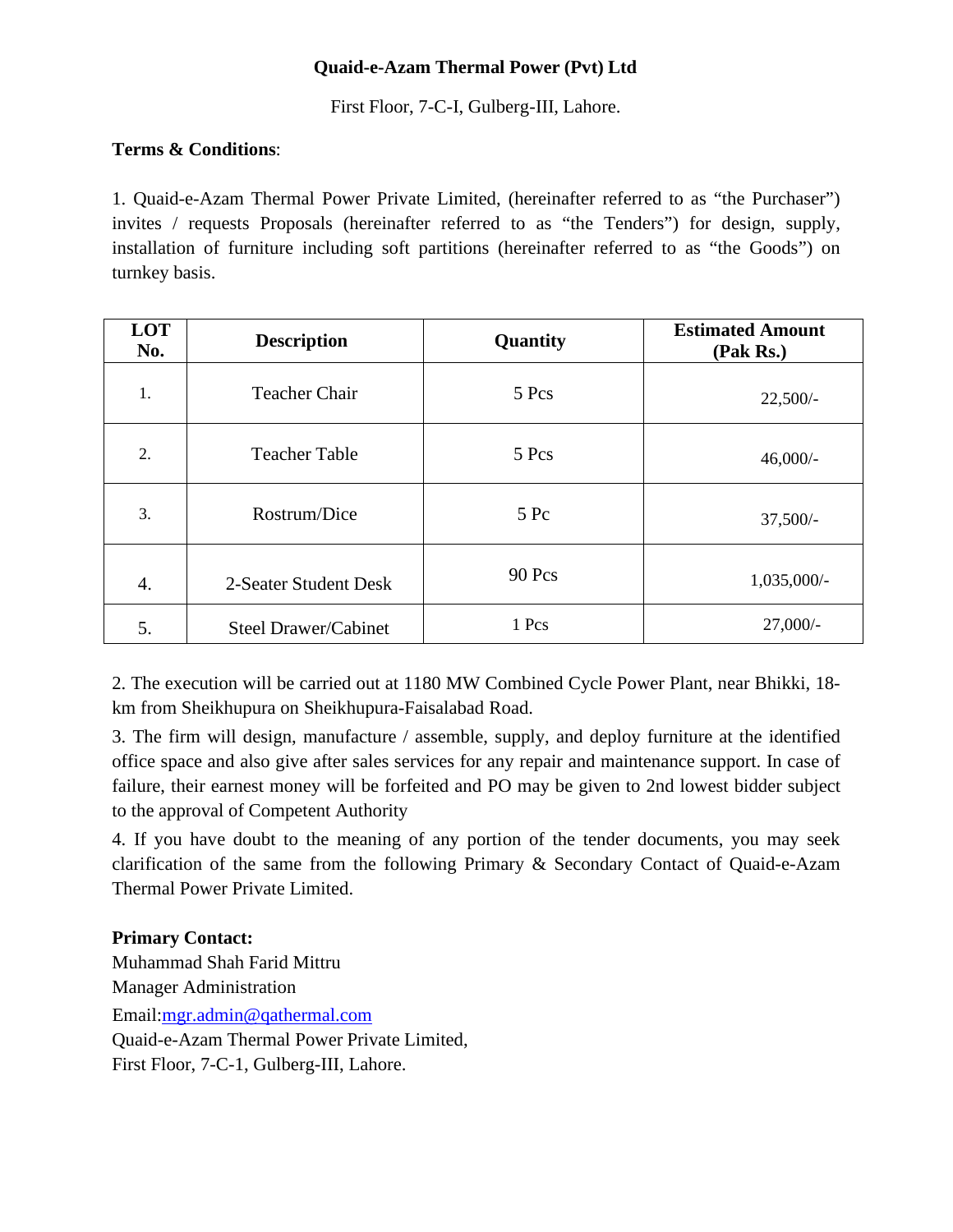First Floor, 7-C-I, Gulberg-III, Lahore.

#### **Secondary Contact:**

Usman Saeed General Manager Admin & HR Email: [gmadminhr@qathermal.com](mailto:gmadminhr@qathermal.com) Quaid-e-Azam Thermal Power Private Limited, First Floor, 7-C-1, Gulberg-III, Lahore.

5. Bidders should note that all queries should be communicated via the Primary Contact and in writing (e-mail) only. In the case of an urgent situation where the Primary Contact cannot be contacted, the bidder may alternatively direct their enquiries through the Secondary Contact.

6. Selection criteria will be Lot wise lowest cost. Each participating firm / supplier will be bound to submit sample of Furniture offered, if required, for selecting best offered ones with lowest cost. Each type of furniture item may be evaluated separately or as a whole, for purchase order, in better interest of QATPL.

7. The physical samples of each required furniture item is available with the purchaser in its office and can be seen on demand. Making quality, structural material and finishing must be as per samples.

8. Delivery Period of all furniture items must not exceed from 30 days after issuance of purchase order. Otherwise, the bid security will be forfeited and purchase order will be issued to second lowest bidder.

9. Delivered Furniture will be inspected by the Manager Security, QATPL before processing of bills.

10. Demand Draft / CDR / Bank Guarantee of 2% of the estimated price as bid security (refundable CDR) in favor of "Quaid-e-Azam Thermal Power Private Limited" should accompany the bid. Bidders with less CDR may be rejected for evaluation. CDR of all bidders will be retained till announcement of evaluation report and CDR of selected supplier will be retained until supplies are successfully completed & accepted.

11. The procurement procedure shall be Single Stage Single Envelope as per Punjab Procurement Rules 2014. This procurement will be governed by the Punjab Procurement Rules, 2014 which may be downloaded from the website [www.ppra.punjab.gov.pk](http://www.ppra.punjab.gov.pk/)

12. The bids along with CDR, GST Registered Certificate, Income Tax Certificate, etc., must be delivered at Quaid-e-Azam Thermal Power Private Limited, First Floor, 7-C-1, Gulberg-III, Lahore, on or before  $15<sup>th</sup>$  Jul 2022 till 02:00 pm.

13. Tenders will be opened on  $15<sup>th</sup>$  Jul 2022 at 02:30 pm in the presence of bidders' representatives who choose to attend, at the address above. Late tenders will be rejected and returned unopened to the bidders.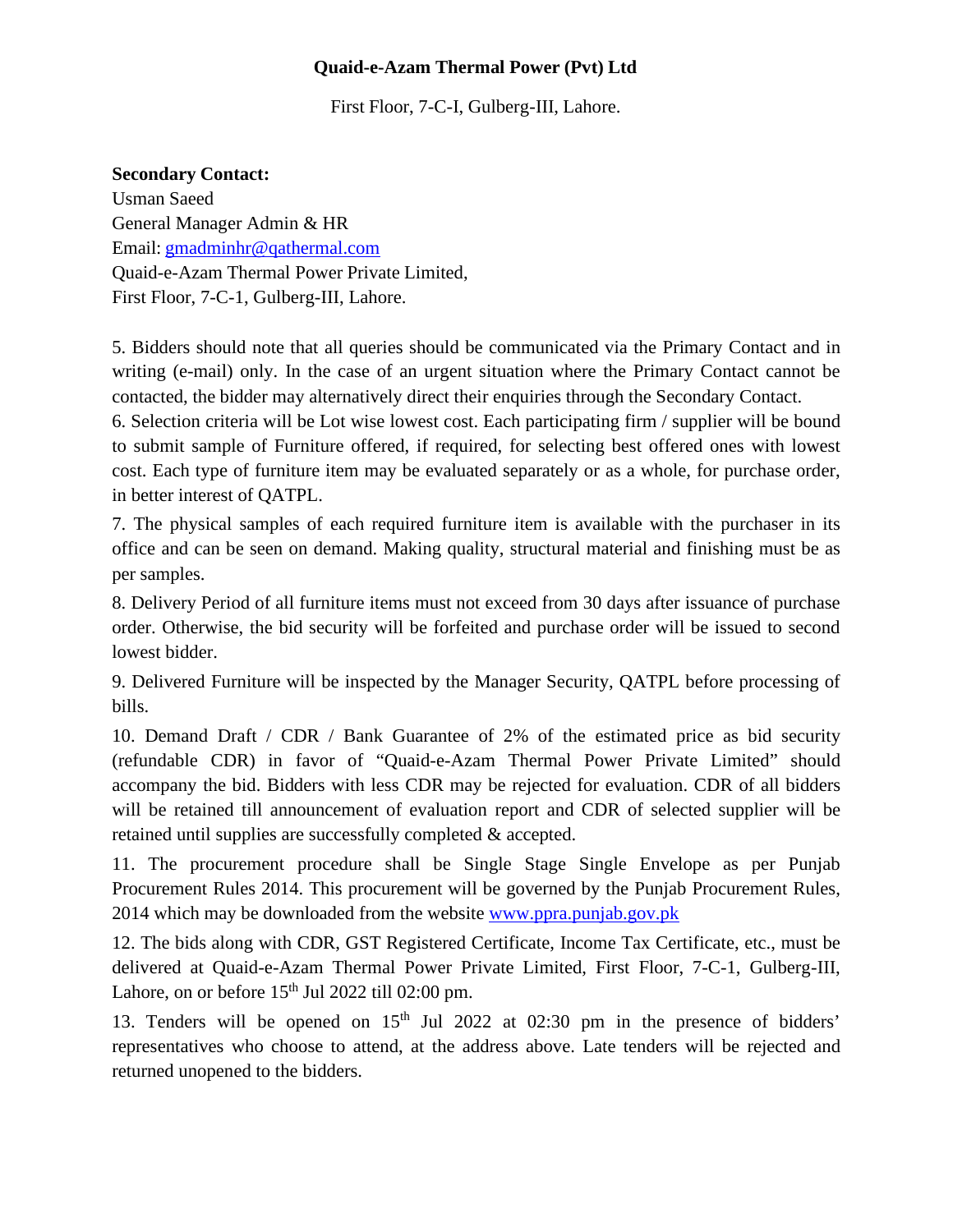First Floor, 7-C-I, Gulberg-III, Lahore.

14. Bidders are also required to state, in their proposals, the name, title, fax number and e-mail address of the bidder's authorized representative through whom all communications shall be directed until the process has been completed or terminated.

15. The Purchaser will not be responsible for any costs or expenses incurred by bidders in connection with the preparation or delivery of bids.

16. The validity of the offer must not be less than 60 days from the date of opening.

17. The rates quoted should be inclusive all type of taxes, duties, freight charges etc., however sales tax if applicable be shown separately.

18. Bills must be supported with sales tax invoice indicating invoice No. and sales tax registration number.

19. The competent authority reserves the right to reject any or all tenders totally or partially on the basis of assessment criteria or without assigning any reason. The competent authority also reserves the right to increase or decrease the quantity of Furniture in the purchase orders.

20. The rates must be quoted on the "Price Schedule / Financial Cost Sheet" attached as Annexure-B.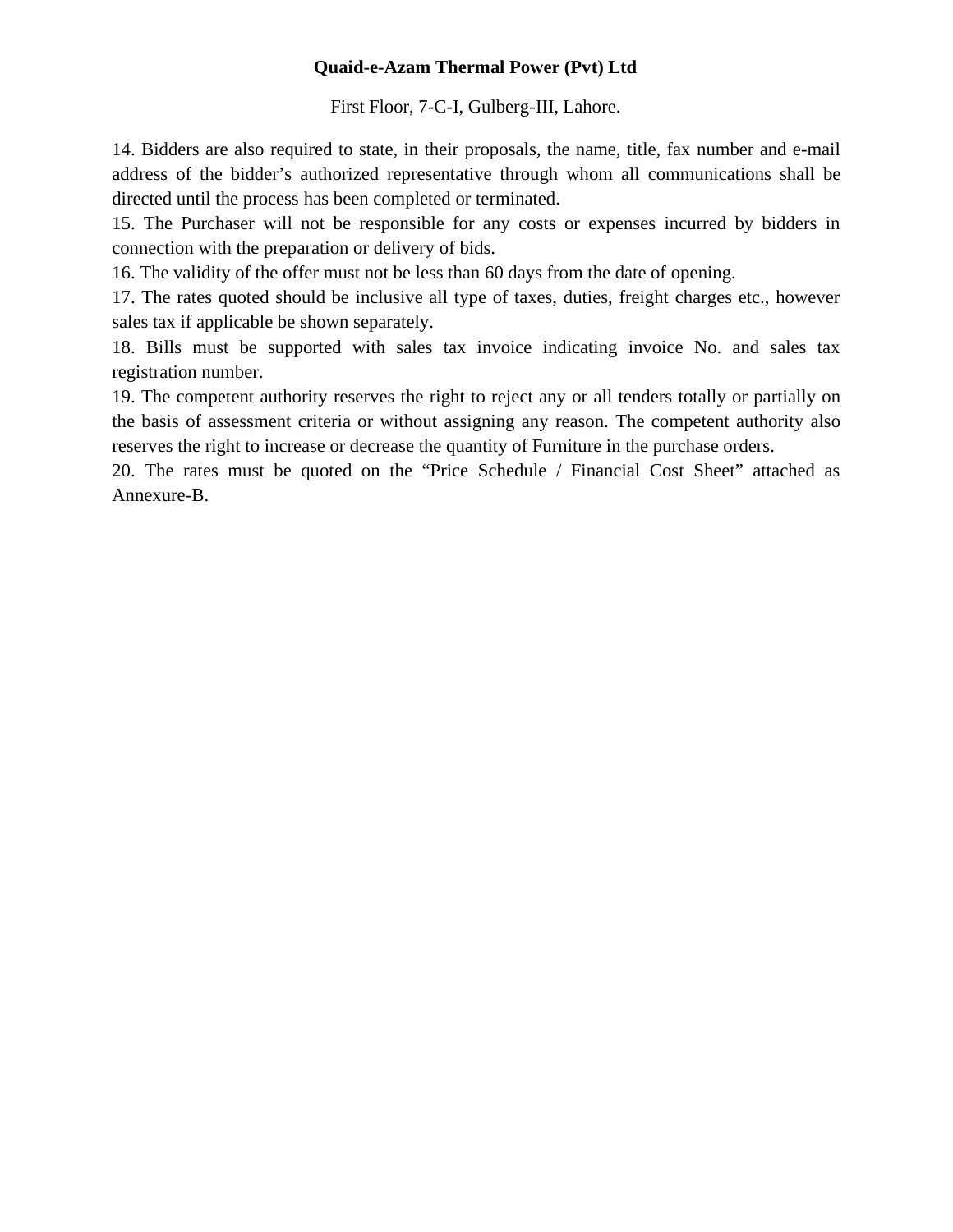First Floor, 7-C-I, Gulberg-III, Lahore.

#### **Annexure-A**

#### **TECHNICAL SPECIFICATIONS SUPPLY AND INSTALATION OF FURNITURE ON TURNKEY BASIS**

• The furniture items will be delivered to 1180 MW Combined Cycle Power Plant, near Bhikki, 18-km from Sheikhupura on Sheikhupura-Faisalabad Road.

• The firm will design, manufacture / assemble, supply, and deploy furniture at identified office space.

• Bidders would have to submit detailed plan along with images, specifications, colors available for each furniture type and lead time for all items.

• Detailed Bill of Quantity (BoQ) along specifications and draft design images are as below.

• The Purchaser reserves the right to place order for some or all of the items and in a quantity less, equal to or more than the one listed in the table below, thus pricing and payment will be done as per the rate quoted per unit.

| <b>BOQ Along with Specifications</b> |                                   |                                                                                                                                                                                                                                                       |            |               |  |  |  |
|--------------------------------------|-----------------------------------|-------------------------------------------------------------------------------------------------------------------------------------------------------------------------------------------------------------------------------------------------------|------------|---------------|--|--|--|
| LOT<br>#                             | <b>Item</b><br><b>Description</b> | Specification                                                                                                                                                                                                                                         | <b>QTY</b> | <b>Images</b> |  |  |  |
| 1                                    | Teacher<br>Chair                  | Structure made of Pipe 25mm 18-<br>gauge, size: H 33 inch + W $18.5 +$<br>L 18, seat and Back Singa Puri<br>Cane finished with N.C Lacquer<br>Polish. Seasonal Sheesham wood.                                                                         | 5<br>Pcs   |               |  |  |  |
| $\overline{2}$                       | TeacherTable                      | Structure made of Pipe 25mm 18-<br>gauge size: $H$ 30 inch + W24 inch<br>$+ L 48$ inch. Tope made of high-<br>quality lamination. Wood Color<br>one side drawer and window box<br>tow lox finished with N.C Lacquer<br>Polish Seasonal Sheesham wood. | 5<br>Pcs   |               |  |  |  |
| 3                                    | Rostrum / Dice                    | Structure made of high quality<br>Sheesham veneer. Size: H 47 inch<br>$+ W 24$ inch $+ L 19$ inch                                                                                                                                                     | 5<br>Pcs   |               |  |  |  |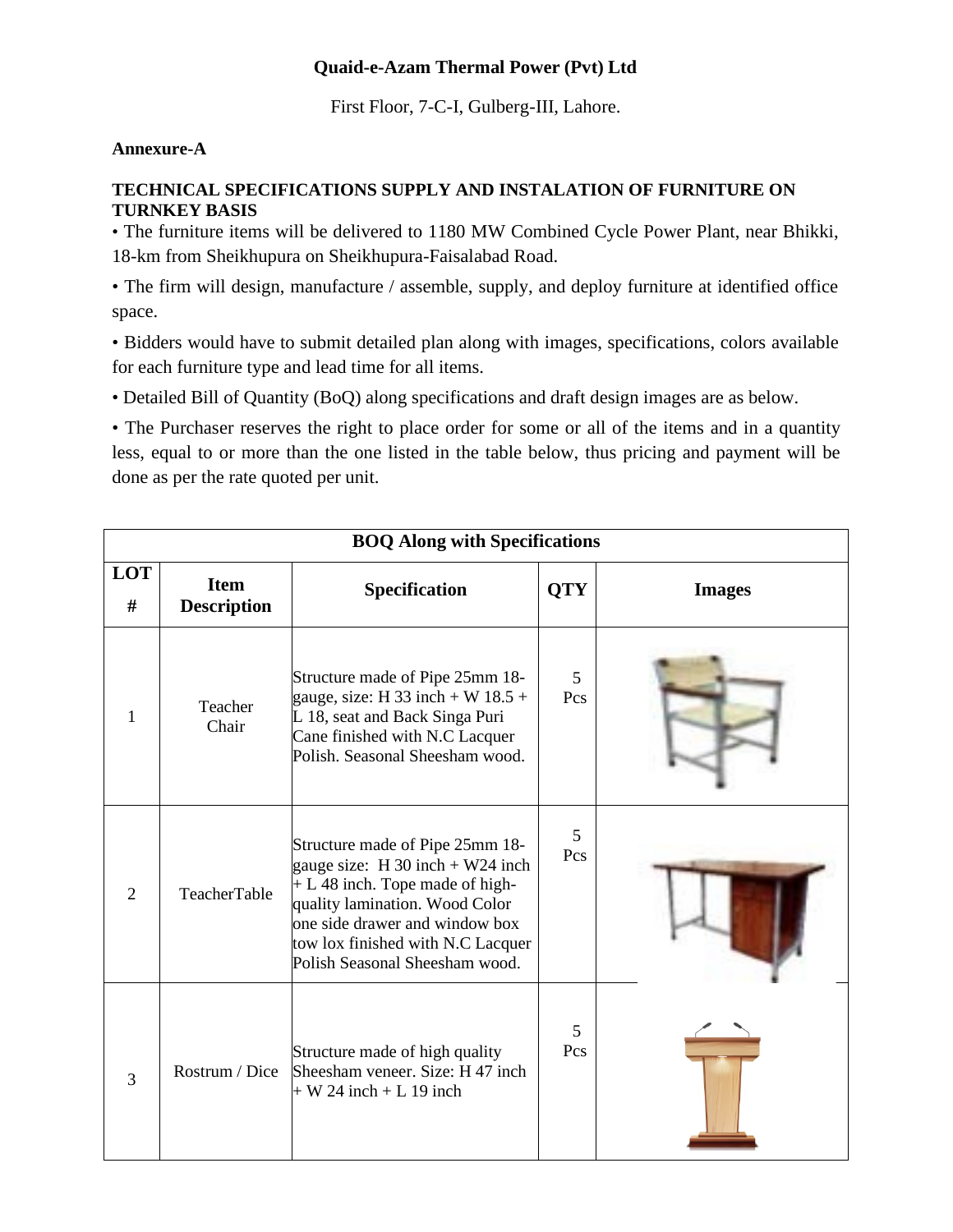First Floor, 7-C-I, Gulberg-III, Lahore.

| $\overline{4}$ | 2-Seater<br>Student<br>Desk          | Dimension: Table H 27, W 32, D<br>14. Dimension Bench: 16 Back<br>$30+W 32+D+14$ outer Frame made<br>of Mile steel 38*20mm 18-gauge<br>Pipes Bench Back Support, foot<br>desk made of Mild steel 20*20mm<br>18-gauge Pipes Mild steel Pipes<br>structure finished with best quality<br>black paint and coating Upper Top<br>fixed with Solid Seasonal<br>Sheesham Wood $30.5 * 14 * 0.75$<br>with one joined Lacquer Polish.<br>Bench made Top covered with<br>solid Sheesham Seasonal Wood 5<br>strips $(30.5 * 2 * 0.75)$ fixed with<br>Wood Screws. Bench back<br>Covered with Solid Seasonal<br>Sheesham Wood 2 Strips (30.5 * 2<br>* 0.75) Seasonal Sheesham wood. | 90 Pc |  |
|----------------|--------------------------------------|-------------------------------------------------------------------------------------------------------------------------------------------------------------------------------------------------------------------------------------------------------------------------------------------------------------------------------------------------------------------------------------------------------------------------------------------------------------------------------------------------------------------------------------------------------------------------------------------------------------------------------------------------------------------------|-------|--|
| 5              | <b>Steel</b><br>Drawer/Cabinet inch. | Structure made of iron 22-gauge,<br>Size: H 72 inch + W 36 inch + L 18                                                                                                                                                                                                                                                                                                                                                                                                                                                                                                                                                                                                  | 1 Pcs |  |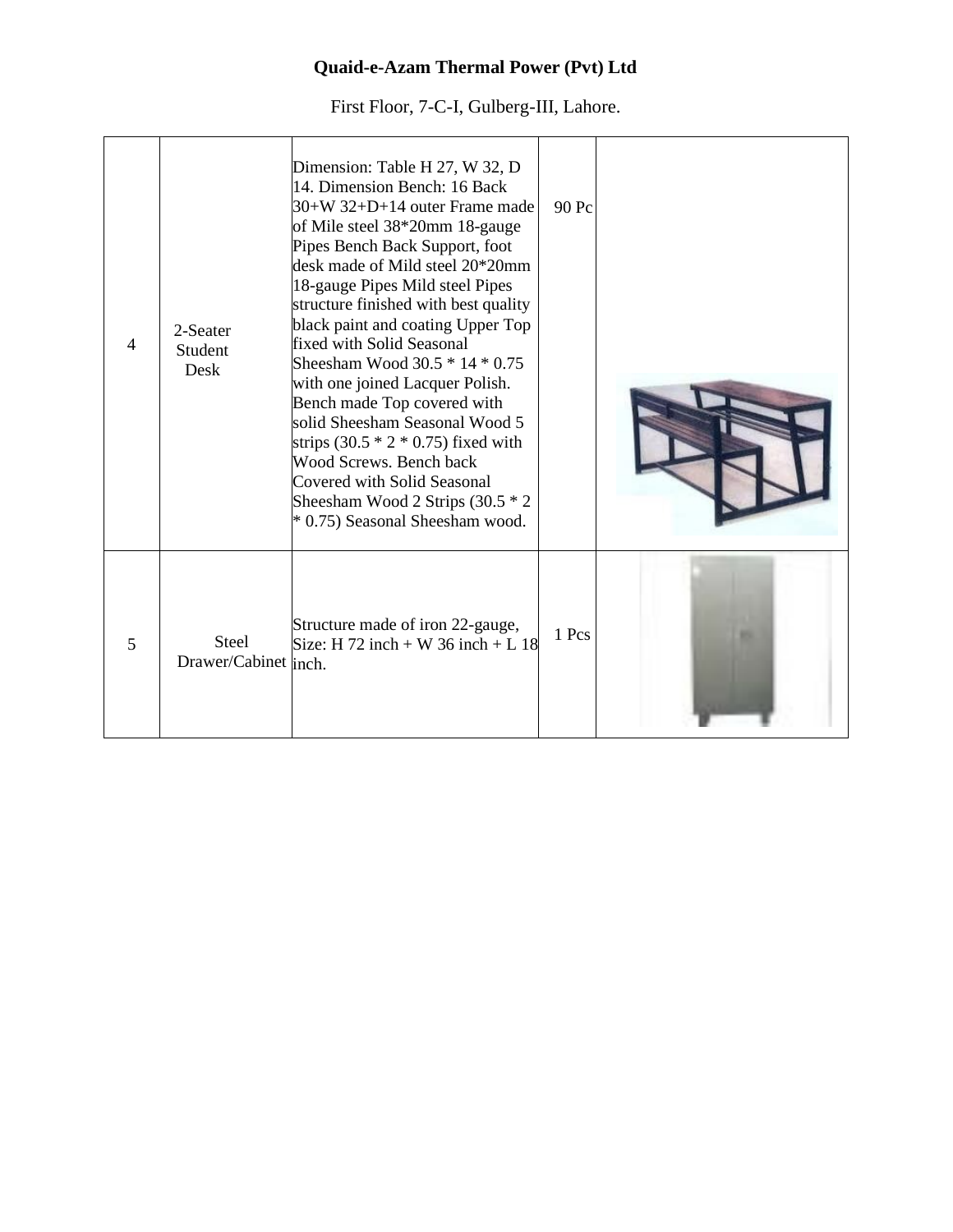First Floor, 7-C-I, Gulberg-III, Lahore.

#### **Annexure-B Price Schedule / Financial Cost Sheet**

| L<br>$\mathbf 0$<br>T<br>$\#$ | <b>Item</b><br><b>Description</b> | Specification                                                                                                                                                                                                                                                                                                                                                                                                                                                                                                                                    | <b>QT</b><br>Y        | <b>Price</b><br>perUnit<br>(Excl.<br>all<br>taxes) | <b>Total</b><br><b>Taxes</b> | Unit<br><b>Price</b><br>(Incl.<br>all<br>taxes) | <b>Total</b><br>Cost<br>(No. of<br><b>Unitsx</b><br>Unit<br>Cost)<br><i>(includ</i><br>ing all<br>Taxes) |
|-------------------------------|-----------------------------------|--------------------------------------------------------------------------------------------------------------------------------------------------------------------------------------------------------------------------------------------------------------------------------------------------------------------------------------------------------------------------------------------------------------------------------------------------------------------------------------------------------------------------------------------------|-----------------------|----------------------------------------------------|------------------------------|-------------------------------------------------|----------------------------------------------------------------------------------------------------------|
| $\mathbf{1}$                  | Teacher<br>Chair                  | Structure made of Pipe 25mm<br>18-gauge, size: H $33$ inch +<br>W $\overline{18.5} + L$ 18, seat and Back<br>Singa Puri Cane finished with<br>N.C Lacquer Polish. Seasonal<br>Sheesham wood.                                                                                                                                                                                                                                                                                                                                                     | $\overline{5}$<br>Pcs |                                                    |                              |                                                 |                                                                                                          |
| $\overline{2}$                | TeacherTable                      | Structure made of Pipe 25mm<br>18-gauge size: H 30 inch $+$<br>$W24$ inch + L 48 inch. Tope<br>of<br>high-quality<br>made<br>lamination. Wood Color one<br>side drawer and window box<br>tow lox finished with N.C<br>Lacquer<br>Polish<br>Seasonal<br>Sheesham wood.                                                                                                                                                                                                                                                                            | 5<br>Pcs              |                                                    |                              |                                                 |                                                                                                          |
| 3                             | Rostrum /<br>Dice                 | Structure made<br>of high<br>quality Sheesham veneer.<br>Size: H 47 inch + W 24 inch<br>$+ L 19$ inch                                                                                                                                                                                                                                                                                                                                                                                                                                            | 5<br>Pcs              |                                                    |                              |                                                 |                                                                                                          |
| 4                             | 2-Seater<br>Student<br>Desk       | Dimension: Table H 27, W 32,<br>D 14. Dimension Bench: 16<br>Back $30+W$ $32+D+14$ outer<br>Frame made of Mile steel<br>38*20mm<br>18-gauge Pipes<br>Bench Back Support, foot desk<br>made of Mild steel 20*20mm<br>18-gauge Pipes Mild steel<br>Pipes structure finished with<br>best quality black paint and<br>coating Upper Top fixed with<br>Solid<br>Seasonal<br>Sheesham<br>Wood 30.5 * 14 * 0.75 with<br>one joined Lacquer Polish.<br>Bench made Top covered with<br>Sheesham<br>solid<br>Seasonal<br>Wood 5 strips $(30.5 * 2 * 0.75)$ | 90 Pc                 |                                                    |                              |                                                 |                                                                                                          |